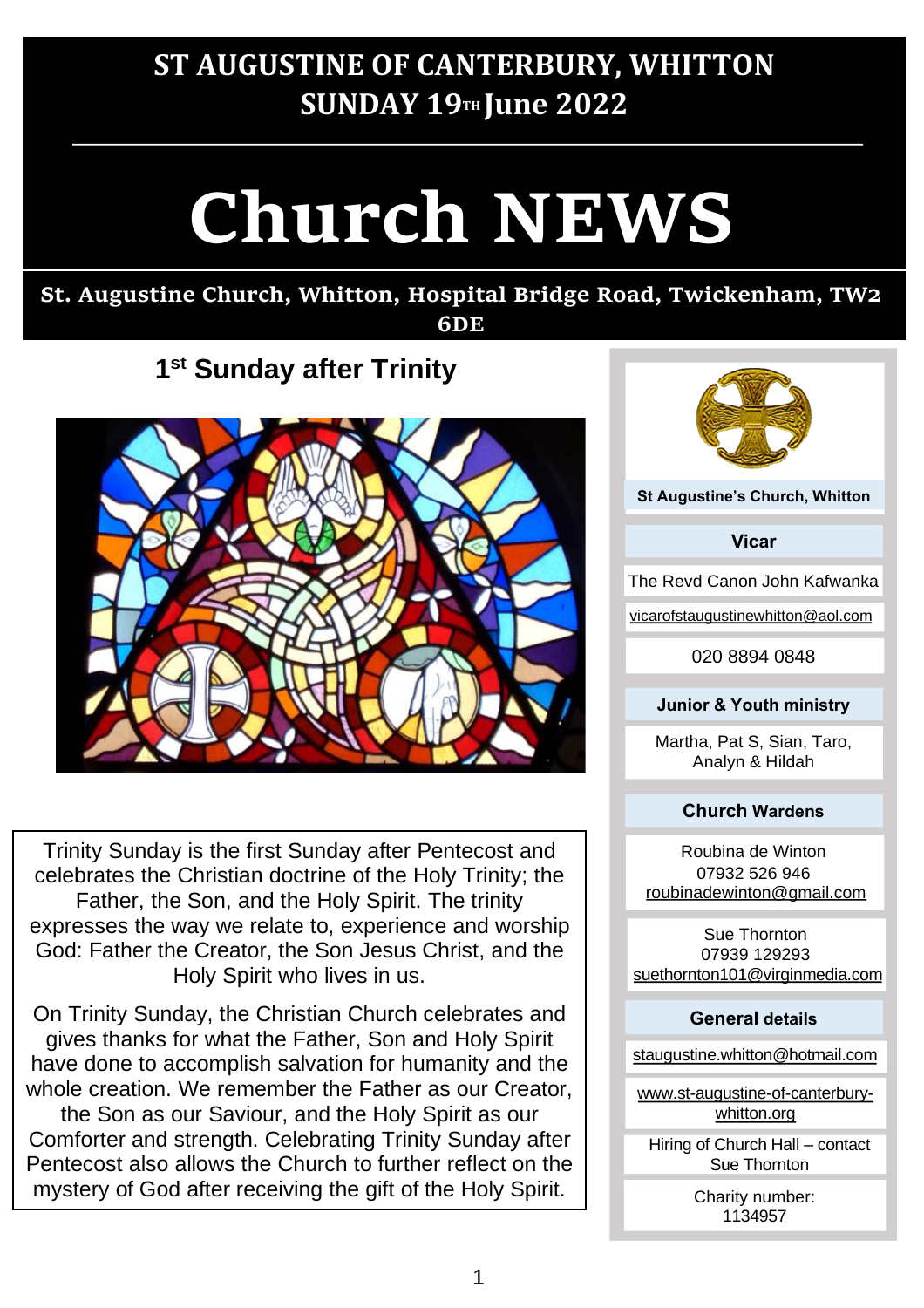#### **First Reading – 1 Kings 19:1-15a**

Ahab told Jezebel all that Elijah had done, and how he had killed all the prophets with the sword. Then Jezebel sent a messenger to Elijah, saying, 'So may the gods do to me, and more also, if I do not make your life like the life of one of them by this time tomorrow.' Then he was afraid; he got up and fled for his life, and came to Beer-sheba, which belongs to Judah; he left his servant there.

But he himself went a day's journey into the wilderness, and came and sat down under a solitary broom tree. He asked that he might die: 'It is enough; now, O Lord, take away my life, for I am no better than my ancestors.' Then he lay down under the broom tree and fell asleep. Suddenly an angel touched him and said to him, 'Get up and eat.' He looked, and there at his head was a cake baked on hot stones, and a jar of water. He ate and drank, and lay down again. The angel of the Lord came a second time, touched him, and said, 'Get up and eat, otherwise the journey will be too much for you.' He got up, and ate and drank; then he went in the strength of that food for forty days and forty nights to Horeb the mount of God. At that place he came to a cave, and spent the night there.

Then the word of the Lord came to him, saying, 'What are you doing here, Elijah?' He answered, 'I have been very zealous for the Lord, the God of hosts; for the Israelites have forsaken your covenant, thrown down your altars, and killed your prophets with the sword. I alone am left, and they are seeking my life, to take it away.'

He said, 'Go out and stand on the mountain before the Lord, for the Lord is about to pass by.' Now there was a great wind, so strong that it was splitting mountains and breaking rocks in pieces before the Lord, but the Lord was not in the wind; and after the wind an earthquake, but the Lord was not in the earthquake; and after the earthquake a fire, but the Lord was not in the fire; and after the fire a sound of sheer silence. When Elijah heard it, he wrapped his face in his mantle and went out and stood at the entrance of the cave. Then there came a voice to him that said, 'What are you doing here, Elijah?' He answered, 'I have been very zealous for the Lord, the God of hosts; for the Israelites have forsaken your covenant, thrown down your altars, and killed your prophets with the sword. I alone am left, and they are seeking my life, to take it away.' Then the Lord said to him, 'Go, return on your way to the wilderness of Damascus; when you arrive, you shall anoint Hazael as king over Aram.

#### **Second Reading – Galatians 3:23-end**

Now before faith came, we were imprisoned and guarded under the law until faith would be revealed. Therefore the law was our disciplinarian until Christ came, so that we might be justified by faith. But now that faith has come, we are no longer subject to a disciplinarian, for in Christ Jesus you are all children of God through faith. As many of you as were baptized into Christ have clothed yourselves with Christ. There is no longer Jew or Greek, there is no longer slave or free, there is no longer male and female; for all of you are one in Christ Jesus. And if you belong to Christ, then you are Abraham's offspring, heirs according to the promise.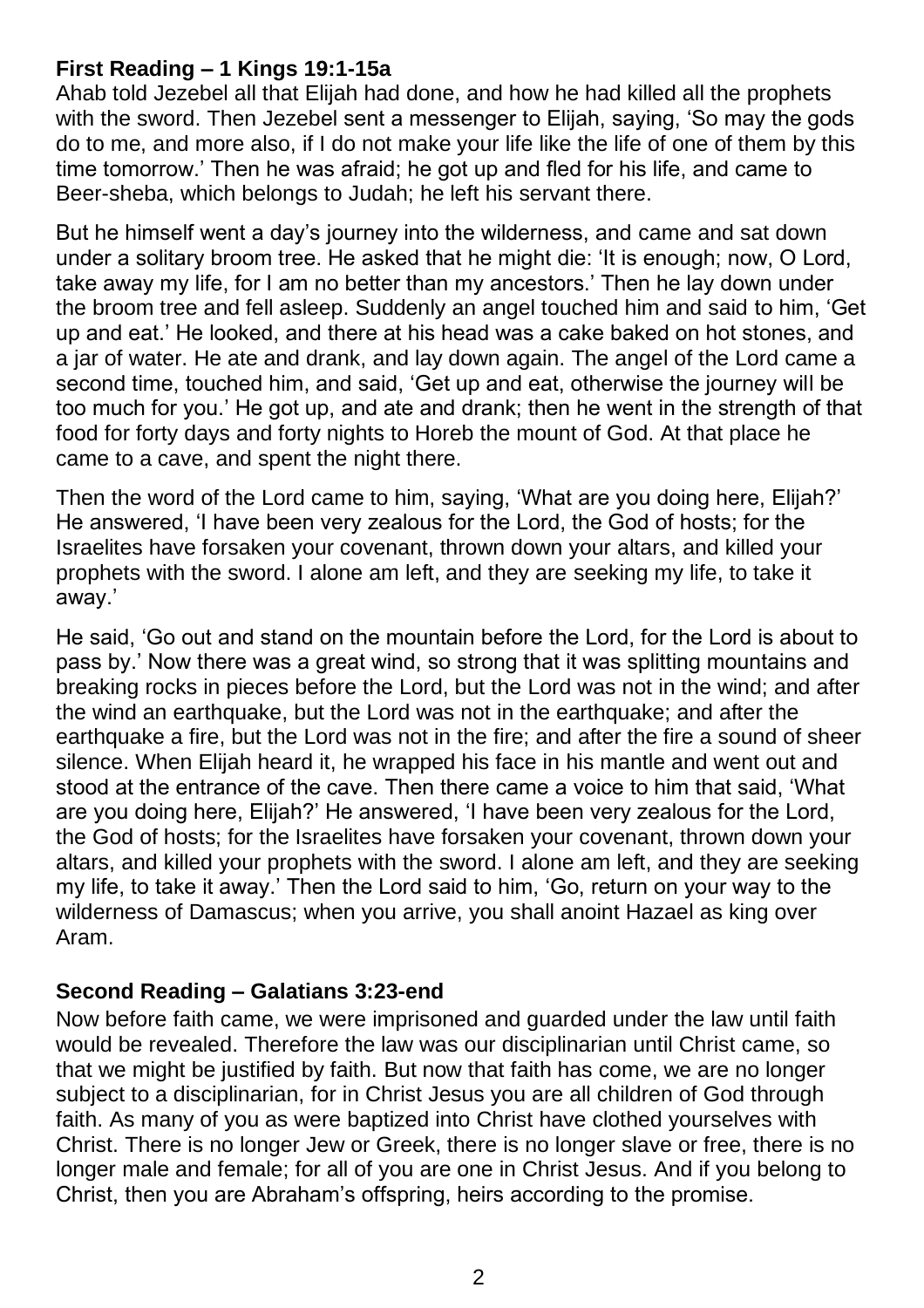#### **Gospel Reading – Luke 8:26-39**

Then they arrived at the country of the Gerasenes, which is opposite Galilee. As he stepped out on land, a man of the city who had demons met him. For a long time he had worn no clothes, and he did not live in a house but in the tombs. When he saw Jesus, he fell down before him and shouted at the top of his voice, 'What have you to do with me, Jesus, Son of the Most High God? I beg you, do not torment me'— for Jesus had commanded the unclean spirit to come out of the man. (For many times it had seized him; he was kept under guard and bound with chains and shackles, but he would break the bonds and be driven by the demon into the wilds.) Jesus then asked him, 'What is your name?' He said, 'Legion'; for many demons had entered him. They begged him not to order them to go back into the abyss.

Now there on the hillside a large herd of swine was feeding; and the demons begged Jesus to let them enter these. So he gave them permission. Then the demons came out of the man and entered the swine, and the herd rushed down the steep bank into the lake and was drowned.

When the swineherds saw what had happened, they ran off and told it in the city and in the country. Then people came out to see what had happened, and when they came to Jesus, they found the man from whom the demons had gone sitting at the feet of Jesus, clothed and in his right mind. And they were afraid. Those who had seen it told them how the one who had been possessed by demons had been healed. Then all the people of the surrounding country of the Gerasenes asked Jesus to leave them; for they were seized with great fear. So he got into the boat and returned. The man from whom the demons had gone begged that he might be with him; but Jesus sent him away, saying, 'Return to your home, and declare how much God has done for you.' So he went away, proclaiming throughout the city how much Jesus had done for him.

#### **UK-Japan Music Society Summer Concert –** Sat 16<sup>th</sup> July; St George's Chapel, Windsor Castle @ 6:45pm

Jonathan Gregory, the Founder and Music Director of the UK-Japan Music Society, invites us to a Summer Concert with UK-Japan Choir and Consort with International young soloists. It takes place in collaboration with St George's Chapel, Windsor Castle, to mark the 30<sup>th</sup> Anniversary of the Music Society, as well as other milestones. *Visit the website [\(ukjapanmusicsociety.org.uk\)](https://ukjapanmusicsociety.org.uk/) for more details. Concert tickets will be available from ukjapanmusic@gmail.com.*

#### **Weekday Services**

We regret to let you know that the Weekdays worship services held on Tuesday and Friday are temporary suspended until further notice.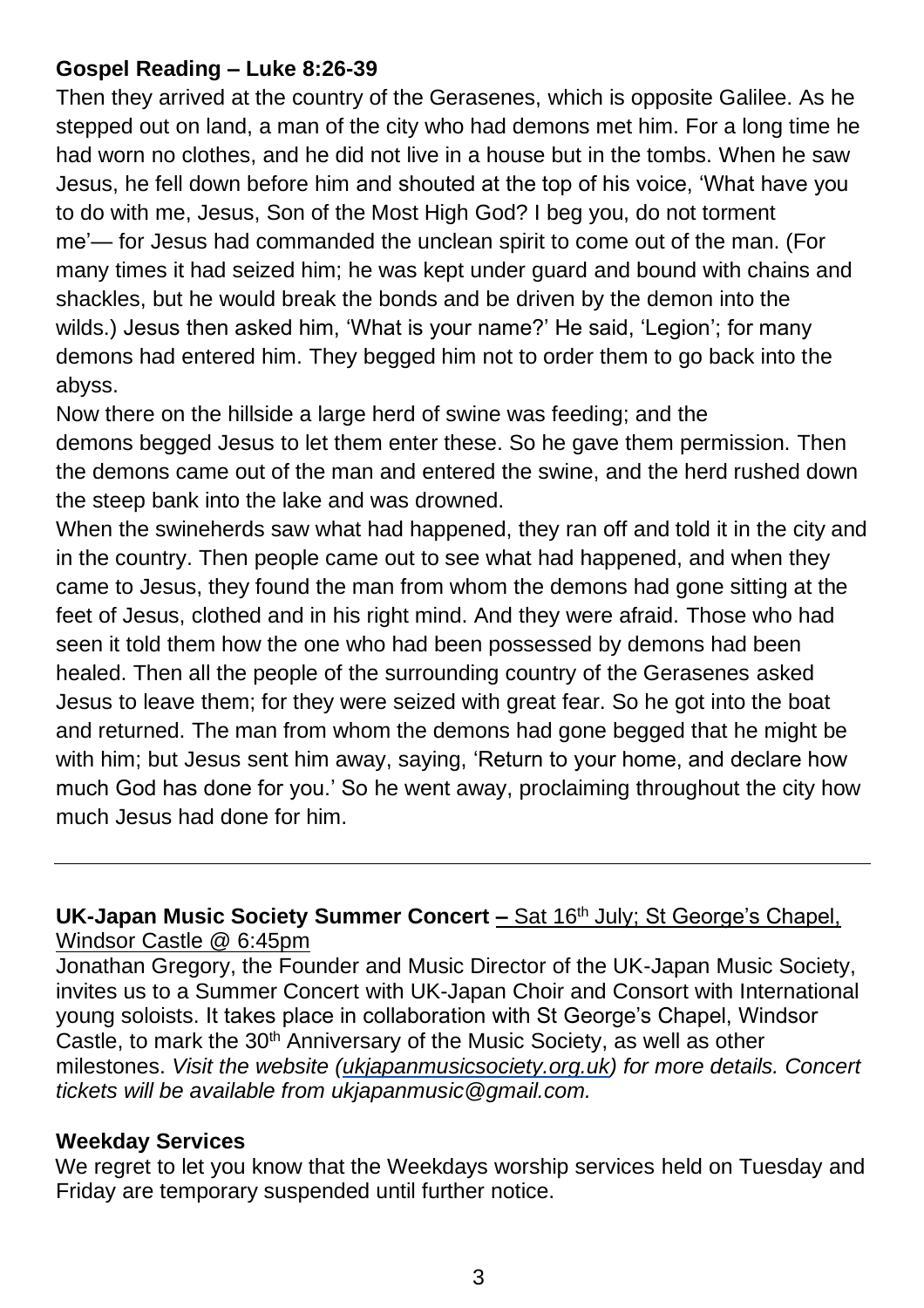## **Compline Service** – Every Sunday @ 6pm

Join us for evening prayers in Church or via Zoom with the following details: *Meeting ID: 897 3613 1720 Passcode: 702310*

## **Cornerstone** – Every 2nd Tuesday of the month @ 2.30pm

The recent meeting took place on the warm afternoon of Tuesday 14th June and brought together 19 people who shared lots of warm conversations.

Cornerstone is an informal opportunity to meet together in our beautiful church over a cup of tea or coffee, to share experiences and to support each other, maybe through a difficult time. Join us next month on 12th July.

**Strollers –** Next Walk on Saturday 25<sup>th</sup> June, meet @ 9:40am at Whitton Station This outing, weather permitting, will be along the Thames Path from Richmond to Teddington (or on to Kingston if preferred). Please come to Whitton station forecourt to catch the bus to Richmond and also bring a picnic lunch. Keep in mind that if it rains between now and the 25th, the river path may be muddy in places.

St Augustine Church Strollers Group welcomes anyone who may enjoy walking and meeting new people. We have members of differing ages and abilities, all of whom are welcome. *Please contact [pdewinton@aol.com](mailto:pdewinton@aol.com) for further information.*

## **Confirmation**

Please continue to pray for the following confirmation candidates as they prepare to be confirmed by the Bishop on Sunday 18<sup>th</sup> September: Rosie Escoffery, Matilda Escoffery, Agape Magona, Timothy Magona, Gideon Luyombya, Gerald Pratt, Lois Luyombya, George Saunders & Abigail Norman.

## **Richard Norris**

We have all been saddened by the news of the untimely death of Richard Norris. Richard was a huge part of the church community, and he will be dearly missed by all. Please pray for Richard's older brother, John, and his family during this very difficult time.

Information about funeral plans will be shared once known. We commend Richard to the mercy of God, that he may rest in God's eternal peace and rise in glory.

## **For our Prayers**



Peace and end of war in Ukraine and other places of conflict around the world.

Those who are sick and struggling: Jo Dale, Arthur Doughty, Stella Cheng, Aiden Littrell, Jeremy Short, Peter Greening, Alison Griffiths, Rosemary Styles and Fr John.

#### Recently Departed: Richard Norris

This week we remember the anniversary of the death of: Ronald Kingswood, Julie Craig, David Proctor, Charlie Abrey, Eileen Butler, Jimmy James, Elizabeth Jacob, Christina Lawley Morris, Leonard Parker, Ernest Smith, Arthur Firminger, Terence Pearce, Ada Fitzwater, Harold Clarke, Jeffrey Williams, Ivy Dane, Derek Collier and Bernard Williams.